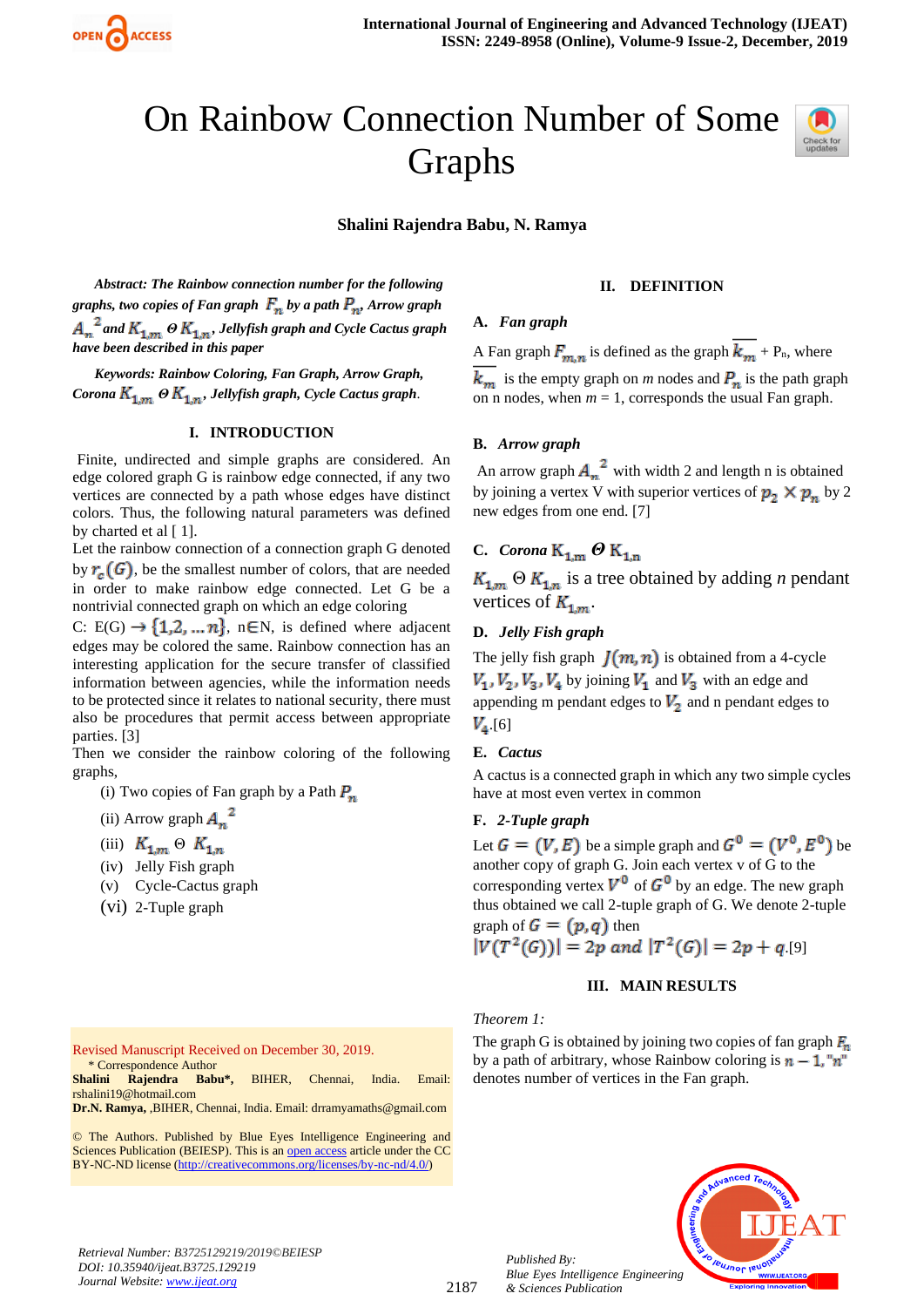# **On Rainbow Connection Number of Some Graphs**

(1)

#### *Proof:*

Let G be the graph obtained by joining two copies of Fan graph  $\mathbf{F}_n$  by a path  $\mathbf{P}_k$  of length  $k - 1$ . [2]. Let us denote the successive vertices of first copy of Fan graph by  $u_1, u_2, u_3, \ldots, u_{n+1}$  and the successive vertices of second copy

of fan graph by  $w_1, w_2, w_3 \ldots w_{n+1}.$  Let  $v_1, v_2, u_3 \ldots v_k$  be the path  $P_k$  and  $v_k = w_i$ . For  $n = 3, F_3$  is cycle  $C_3$ , its Rainbow coloring is discussed in [ 5], that the graph obtained by joining of  $P_n$  and  $K_2$  admits a rainbow coloring with  $2n - 1$ colors. Here we consider the case for  $n > 3$ , we define a function  $f: E(G) \rightarrow \{1,2,3,...,n-1\}$  as follows, Coloring must be given,

$$
f(u_i, u_{i+1}) = i, 1 \le i \le n-2
$$

$$
f(v_i, u_i) = 1, \text{for all } i \tag{2}
$$

$$
f(w, w_{i+1}) = i, 1 \le i \le n-2
$$
 (3)

$$
f(v_i, v_{i+1}) = i + 1, 1 \le i \le n - 2 \tag{4}
$$

$$
f(v_i, w) = n - 1, \text{for all } i \tag{5}
$$

$$
Illustrations \\
$$

Rainbow coloring of the graph obtained by joining two copies of  $\mathbf{F}_6$  by a path  $\mathbf{P}_4$  shown in figure



Thus, the rainbow coloring of the above graph is 5.

# *Theorem 2:*

An Arrow graph  $A_n^2$  which admits a Rainbow coloring, and whose Rainbow connection number is n.

#### *Proof:*

Let  $A_n^2$  be an Arrow graph combined by a vertex  $v_0$  with superior vertices of  $p_2 \times p_n$  by 2 new edges.

Let us denote  $v_0$  be the starting vertex.  $v_1, v_2, \ldots v_n$  be the upper vertices of Arrow graph, which has to be connected with  $v_0$ . Similarly,  $w_1, w_2, \ldots, w_n$  be the lower vertices of an Arrow graph, which has to be connected with  $v_0$ . Here we consider the case for  $n \geq 3$ , we define the function

 $f: E(G) \rightarrow \{1,2,3,...,n\}$  as follows, coloring has to be given Rainbow coloring of  $A_7^2$ 

$$
f(v_0, v_i) = 1
$$
 (2)  

$$
f(v_0, v_1) = i + 1 f(v_0) i \le 1 \le r
$$
 (3)

$$
f(v_i, v_{i+1}) = i + 1 \text{ for } i \le 1 \le n
$$
  
\n
$$
f(v_0, w_1) = 1
$$
\n(2)

$$
f(v_0, w_1) = 1
$$
\n
$$
f(w_i, w_{i+1}) = i + 1, \text{ for } 1 < i < n \tag{4}
$$

$$
f(w_i, w_{i+1}) = i + 1, \text{for } 1 \le i \le n
$$
  

$$
f(w_m, v_n) = 1
$$
 (5)

Thus, the rainbow coloring of the above graph is 7.

#### *Theorem 3:*

The graph  $K_{1,m}$   $\Theta$   $K_{1,n}$  for all m, n which admits Rainbow coloring, whose rainbow connection number n. Where 'n' represents number of edges.

*Retrieval Number: B3725129219/2019©BEIESP DOI: 10.35940/ijeat.B3725.129219 Journal Website[: www.ijeat.org](http://www.ijeat.org/)*

# *Proof:*

Let  $v_0$  be the root of the tree. Let  $v_1, v_2, \ldots v_m$  be the children of the root. Each subtree  $v_i$ ,  $1 \le i \le m$ , will have 'n' number of vertices which have  $v_{i1}, v_{i2}, \ldots v_{in}$ 

leaves [4]. The vertices that acts as a leaf of the graph  $K_{1,m}$   $\Theta$  $K_{1,n}$  are colored as follows

*Illustration*

Case (i) when  $m = n$ 



Rainbow coloring of  $K_{1,3} \Theta K_{1,3}$  is 12. Case (ii) when  $m \neq n$ 



 $K_{1,2} \Theta K_{1,3}$ Thus, the rainbow coloring of the above graph is 8.

# *Theorem: 4*

Given the graph G as  $T^2(P_n \times P_2)$   $n \ge 2$  then rainbow connection number  $rc(G)$  is exactly 3.

#### *Proof:*

Let  $\{xi, yi, xi'yi'; 1 \le i \le n\}$  be the vertices<br> $\{ai, ai', bi, bi'; 1 \le i \le n-1, ci, ci'; 1 \le i \le n, di; i \le i \le n\}$  $2n$ 

be the edges.

Construct the characteristics of G to integers as follows Define

$$
f^*E : \rightarrow \{1,2,3\} \tag{A}
$$
  

$$
f^*(ai) = 1 \text{ for all } i \tag{1}
$$

$$
f^*(ai') = 1 \text{ for all } i \tag{2}
$$

$$
f^*(bi) = 1 \text{ for all } i \tag{3}
$$

$$
f^*(bi') = 1 \text{ for all } i \tag{4}
$$

$$
f^*(ci) = 2 \text{ for all } i \tag{5}
$$

$$
f^*(di) = 3 \text{ for all } i \tag{6}
$$



*Published By: Blue Eyes Intelligence Engineering & Sciences Publication*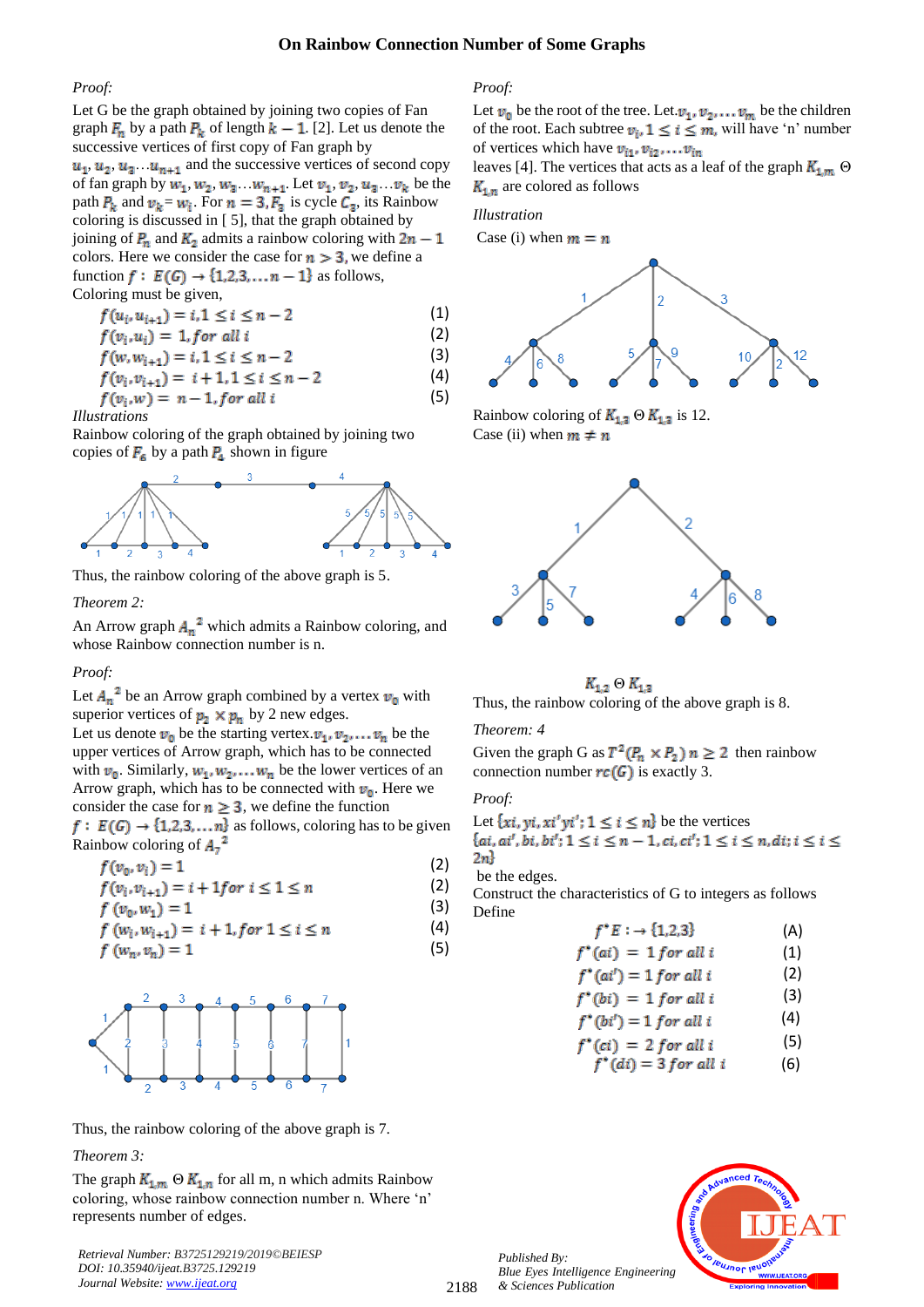*Illustration:*  $T^2(P_4 \times P_2)$ 



Thus the Rainbow connection number  $rc(G)$  is exactly 3 as seen in (A).

It clearly shows the  $rc(G)$  is the minimum number of color needed to edge coloring at least one of paths in G.

# *Theorem:5*

For every  $m \geq 1$ ,  $n \geq 1$  there exists a Jelly fish graph which admits a rainbow coloring with rainbow connection number is  $m + n + 2$ .

*Proof:*

Let G be the graph with  $m + n + 4$  vertices and  $m + n + 5$ edges where m represents number of pendent edges in left hand side, n represents its number of pendent edges in the right hand side and  $E(G) = E_1 \cup E_2$  where  $E_1 = \{xu, uy, yv, vx, xy\}$  $E_2 = \{uui, vvj, 1 \le i \le m, 1 \le j \le m\}$ *ui'*s are from left pendant edges *vi'*s are from right pendant edges Labeling has to be defined as,  $f^*: E(G) \rightarrow \{1,2,...,m+n+2\}$  $f^*(xy) = 1$ (1)  $f^*(xu) = 1$ (2) (3)  $f^*(yu) = 1$ 

$$
f^*(xv) = 2 \tag{4}
$$

$$
f^*(vy) = 2
$$
 (5)  

$$
f^*(uui) = 2 + i, for \ i = 1,2,...m
$$
 (6)

$$
f^*(vvj) = 3 + m + j, for \, j = 0, 1, 2, \dots, n - 1 \tag{7}
$$

Claim:  $f^*$  is rainbow coloring

Proof: From (i) and (vii) equations found above establishes the rainbow connection number as  $m + n + 2$ 

*Illustration:*  $J(4,7)$  – *Jelly fish* 



In the above graph  $I(4,7)$  graph has Rainbow connection number as 13.

*Retrieval Number: B3725129219/2019©BEIESP DOI: 10.35940/ijeat.B3725.129219 Journal Website[: www.ijeat.org](http://www.ijeat.org/)*

# *Theorem:6*

A cycle-cactus  $C_k^{(n)}$ , consist of n copies of cycle  $C_k, k \geq 3$ , concatenated at exactly one vertex, which holds Rainbow connection number 'k' where 'k' is the number of vertices of the cycle.

# *Proof:*

.

f

Let  $G_1, G_2, \ldots, G_n$  be the copies of cycles  $C_k$ , all concatenated at exactly one vertex namely  $x_0$ .

Let  $x_0, x_{11}, x_{12}, x_{13} \dots x_{1k}$  be the vertices of  $G_1$ ,  $x_0$ ,  $x_{21}$ ,  $x_{22}$ ,  $x_{23}$ , ...,  $x_{2k}$  be the vertices of  $G_2$ , finally let be the vertices of

Let  $f^*: E(G) \to \{1,2,3,\ldots,k\}$ , then the coloring has been given as follows

.

.

.

.

$$
f(x_0, x_{11}) = 1
$$
  
f(x<sub>0</sub>, x<sub>21</sub>) = 1 (1)

$$
f(x_0, x_{n1}) = 1, \text{ for all } n \ge 1
$$
  
\n
$$
f(x_{11}, x_{12}) = 2
$$
  
\n
$$
f(x_{21}, x_{22}) = 2
$$
\n(2)

$$
f(x_{n1}, x_{n2}) = 2, \text{ for all } n \ge 1
$$
  

$$
f(x_{12}, x_{13}) = 3
$$
  

$$
f(x_{22}, x_{23}) = 3
$$
 (3)

$$
f(x_{n2}, x_{n3}) = 3, \text{ for all } n \ge 1
$$
  

$$
f(x_{1,k-1}, x_0) = k
$$
  

$$
f(x_{2,k-1}, x_0) = k
$$
 (4)

$$
f(x_{n,k-1}, x_0) = k, \text{ for all } n \ge 1
$$



*Published By: Blue Eyes Intelligence Engineering & Sciences Publication*